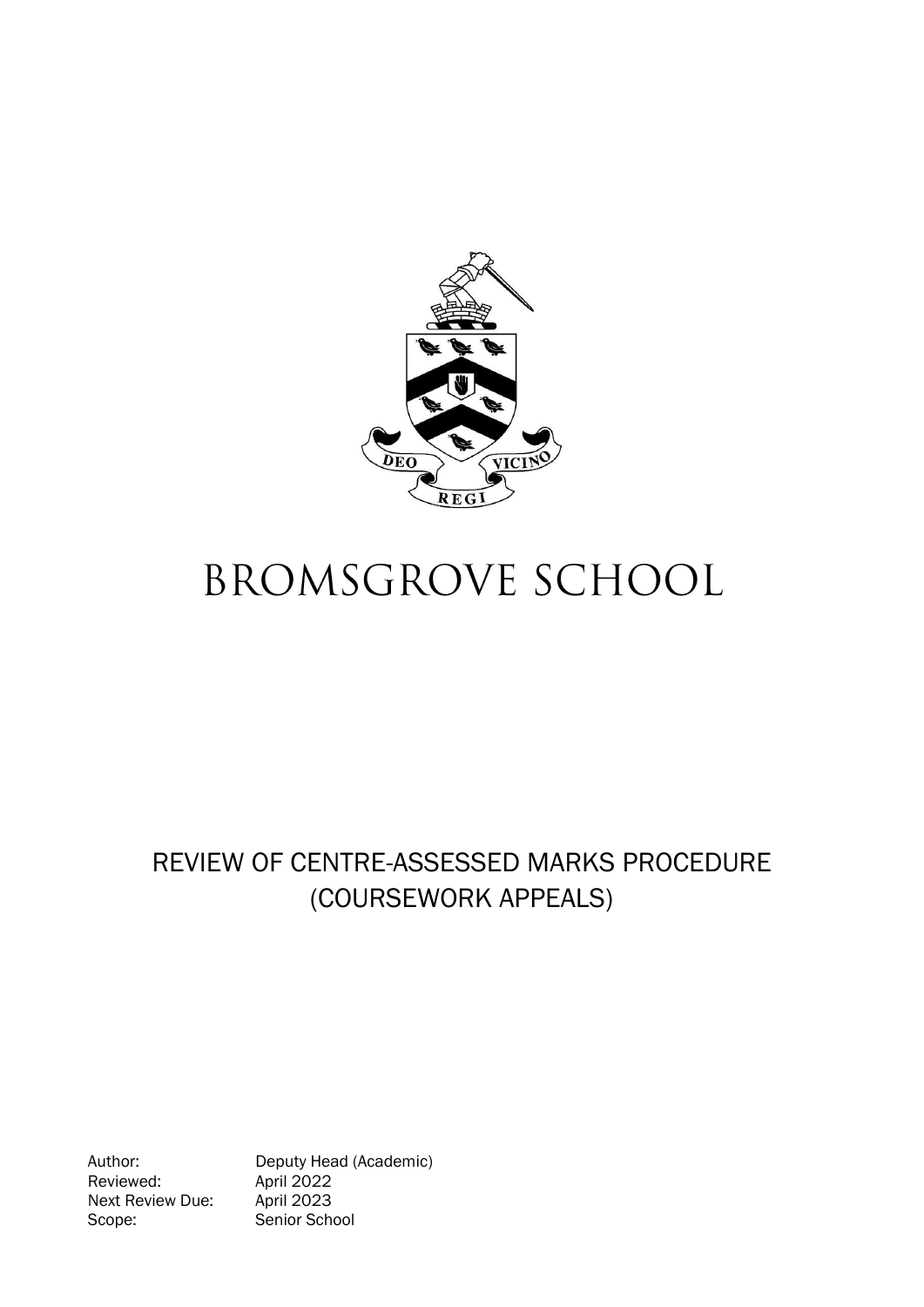### REVIEWS OF INTERNAL ASSESSMENT OF WORK FOR EXTERNAL QUALIFICATIONS

This procedure confirms Bromsgrove School's compliance with JCQ's General Regulations for Approved Centres 2021-2022, section 5.7 that the centre has in place "a written internal appeals procedure relating to internal assessment decisions and to ensure that details of this procedure are communicated, made widely available and accessible to all candidates" and that the centre will "before submitting marks to the awarding body inform candidates of their centre assessed marks and allow a candidate to request a review of the centre's marking.". It applies to GCE, GCSE and Project qualifications, including the Spoken Language endorsement of GCSE English Language and the Practical Skills endorsements of GCE Science courses.

Internally assessed components for external qualifications are conducted in accordance with the Awarding Body regulations for the subject specification of the qualification concerned, together with the School and Departmental Policy and Procedures regarding Internally Assessed Components for External Qualifications. Copies of these documents are available on request from the Examinations Officer.

A pupil who feels that requirements, policies and/or procedures may not have been followed in relation to the assessment of their work may use the review procedure outlined below. Reviews may be made of the process which led to the award of the mark, or of the mark awarded, or both.

#### REVIEW PROCESS

- 1. Candidates will receive their marks in internally assessed components once authentication statements have been signed and all marking and internal moderation procedures have been completed. Where possible this will normally be not later than the end of April.
- 2. Appeals should be made as soon as possible, and within a week of the marks being available.
- 3. Copies of relevant material may be requested by students to assist in considering whether to request a review of the centre's marking.
- 4. Appeals should be made using the Internal Appeals Form which is available from the Examinations Office and appended to this procedure, giving details of the grounds of appeal, and clearly indicating whether the appeal is in relation to the mark awarded or the process which led to that mark being awarded, or both. It is not possible to operate a staged process of first appealing one aspect and then in the event that the appeal is not successful appealing the other.
- 5. The School will make a flat rate charge of £30 to cover the administrative and time costs of investigating an appeal of any standard piece of coursework, £45 for appeals associated with the Extended Project Qualification. This will be added to the fees invoice. Requesting an appeal constitutes an acceptance of the charge. No charge will be made in the event that the appeal is successful.
- 6. As with other appeals, the outcome of an appeal for a coursework/controlled assessment component may be that:
	- a) the mark may be lowered as well as raised, and
	- b) if the original mark is considered reasonable it will stand.
- 7. Candidates should be aware that internally assessed work for external qualifications is subsequently moderated by the awarding body to ensure consistency between centres. Such moderation may change the marks awarded for internally assessed work. This is outside the control of Bromsgrove School and is not covered by this procedure.
- 8. All appeals will be administered by the Examinations Officer with the Deputy Head (Academic) being informed.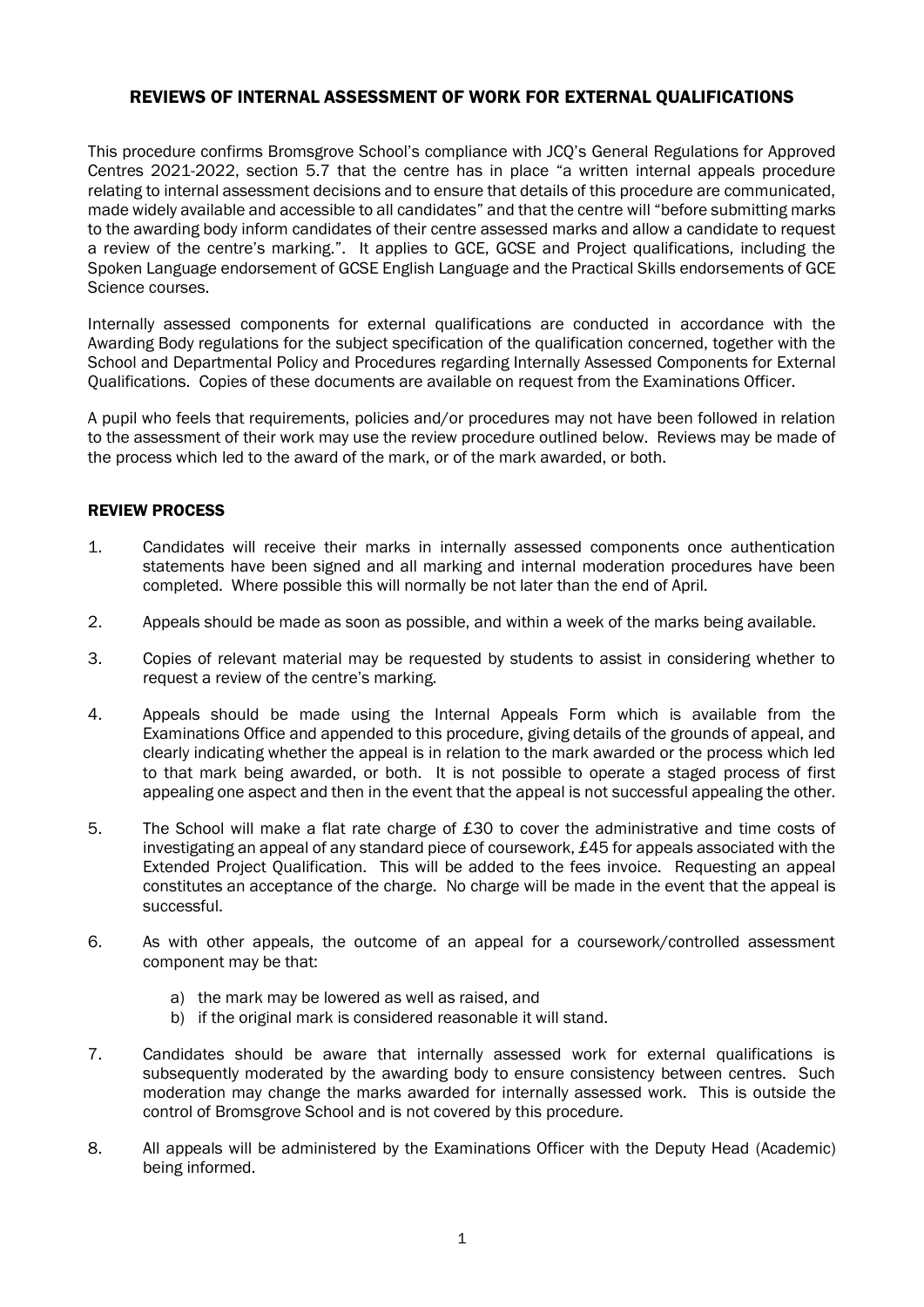- 9. Where the appeal relates to the mark awarded, the Examinations Officer will liaise with the Head of Department in the subject concerned. A review of the mark awarded will be carried out by a member of staff with appropriate competence who has had no previous direct involvement in the initial assessment and has no personal interest in the review. This will usually be a member of the department concerned. The reviewer will ensure that the candidate's mark is consistent with the standard set by the centre. In the event that there is no member of staff with appropriate competence who has not had involvement with the initial assessment available, the Deputy Head (Academic) or the Examinations Officer will liaise with the Head of Department in the subject concerned to identify a reviewer with appropriate competence at another centre.
- 10. Where the appeal relates to the process, the Deputy Head (Academic) will conduct the investigation, reviewing the process used in the department for internal assessment and decide whether it conformed to the requirements of JCQ, the awarding body, and the School and Departmental Policies and Procedures regarding Internal Assessment of components for External Qualifications.
- 11. If the reviewer decides that there has been a marking error, he/she will indicate where the marking error has occurred and how the mark is not in line with the standard of other candidates at the centre. It is for the centre to determine whether any difference in marking is within any tolerances such as the centre would allow during its internal standardisation process. The Headmaster will have the final decision on the mark to be submitted to the awarding body.
- 12. The Examinations Officer or Head of Department will report the outcome of the appeal to the candidate as soon as practicable and normally within 15 working days of the appeal being lodged.
- 13. Where an appeal relating to the mark awarded is upheld, the candidate and awarding body will be informed of the new mark.
- 14. Where an appeal relating to process is upheld, where possible within the regulations, appropriate rectification and opportunity for developing the work will be provided. Because the regulations for each coursework component vary, this may not be possible in all cases.
- 15. The outcome of the appeal will be made known to the Headmaster and a written record of the appeal kept and made available to the awarding body at their request.
- 16. In the event that the Deputy Head (Academic) or Examinations Officer is unable to administer an appeal or conduct an investigation relating to process, another suitably qualified member of staff will undertake these duties.
- 17. There is no further right of appeal, but in the event that a candidate has concerns about any aspect of the conduct of the appeal, he/she may raise these with the Headmaster who will investigate as appropriate.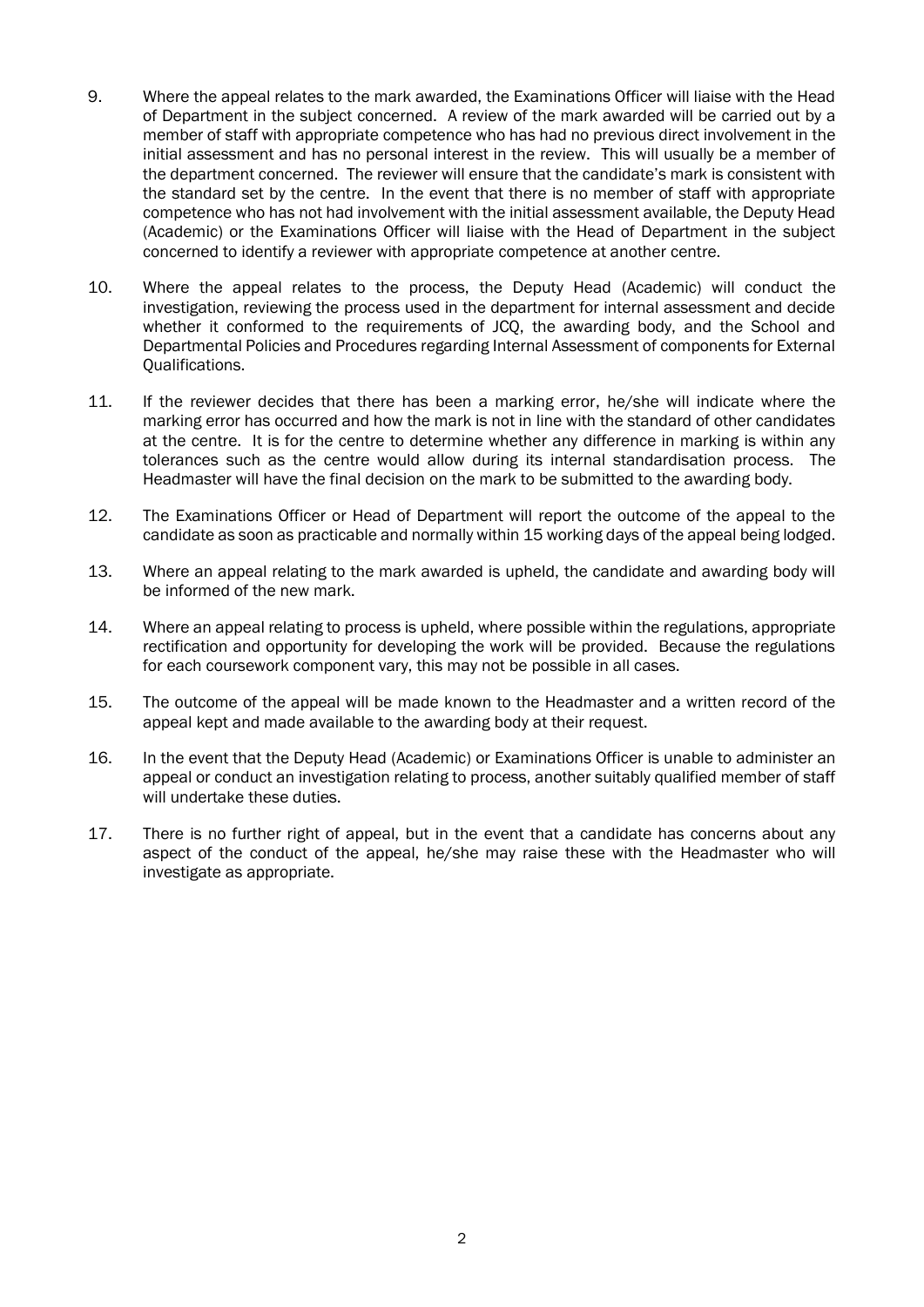| <b>Internal Appeals Form</b>                      | <b>FOR CENTRE USE ONLY</b> |  |
|---------------------------------------------------|----------------------------|--|
| <b>Bromsgrove School</b>                          | Date received              |  |
| Please complete all white boxes on the form below | Reference No.              |  |

# APPEAL AGAINST AN INTERNAL ASSESSMENT DECISION AND/OR REQUEST FOR A REVIEW OF MARKING

| Name of<br>appellant                                                                                                                |  | Candidate name<br>if different to<br>appellant |                    |  |
|-------------------------------------------------------------------------------------------------------------------------------------|--|------------------------------------------------|--------------------|--|
| Awarding body                                                                                                                       |  | Exam paper code                                |                    |  |
| Subject                                                                                                                             |  | Exam paper title                               |                    |  |
| Please state the grounds for your appeal below                                                                                      |  |                                                |                    |  |
|                                                                                                                                     |  |                                                |                    |  |
|                                                                                                                                     |  |                                                |                    |  |
|                                                                                                                                     |  |                                                |                    |  |
|                                                                                                                                     |  |                                                |                    |  |
|                                                                                                                                     |  |                                                |                    |  |
|                                                                                                                                     |  |                                                |                    |  |
|                                                                                                                                     |  |                                                |                    |  |
|                                                                                                                                     |  |                                                |                    |  |
|                                                                                                                                     |  |                                                |                    |  |
|                                                                                                                                     |  |                                                |                    |  |
| If necessary continue on an additional page if this form is being completed electronically or overleaf if hard copy being completed |  |                                                |                    |  |
| Appellant signature:                                                                                                                |  |                                                | Date of signature: |  |
| This form must be signed, dated and returned to the exams officer on behalf of the head of centre to the                            |  |                                                |                    |  |

timescale indicated in the relevant appeals procedure